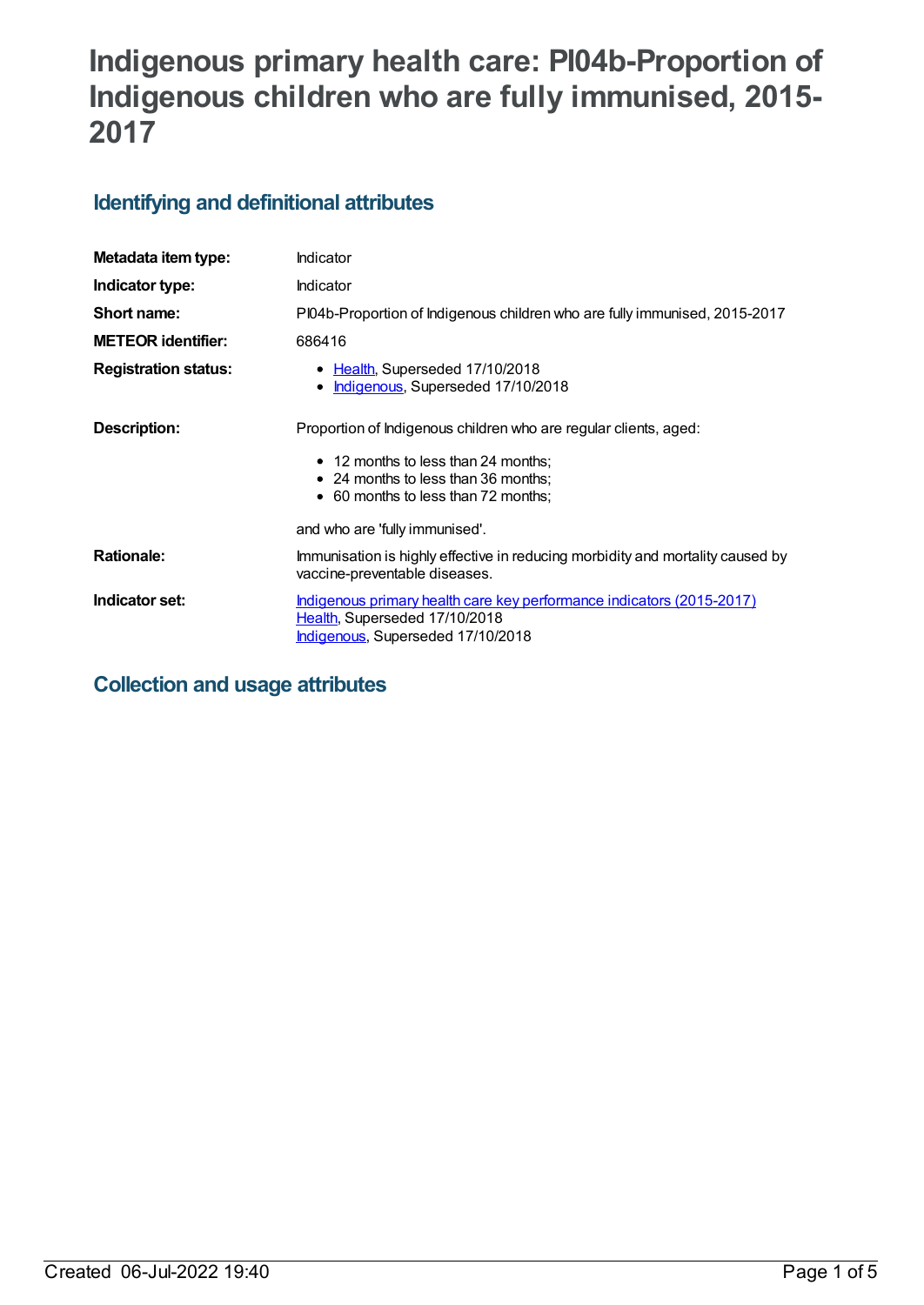#### **Computation description:** Proportion of Indigenous children who are regular clients, aged:

- 12 months to less than 24 months;
- 24 months to less than 36 months;
- 60 months to less than 72 months;

and who are 'fully immunised'.

|                     | 'Regular client' refers to a client of an Australian Government Department of Health-<br>funded primary health care service (that is required to report against the Indigenous<br>primary health care key performance indicators) who has an active medical record;<br>that is, a client who has attended the Department of Health-funded primary health<br>care service at least 3 times in 2 years. |
|---------------------|-------------------------------------------------------------------------------------------------------------------------------------------------------------------------------------------------------------------------------------------------------------------------------------------------------------------------------------------------------------------------------------------------------|
|                     | Presented as a percentage.                                                                                                                                                                                                                                                                                                                                                                            |
|                     | This indicator is calculated separately for each age milestone.                                                                                                                                                                                                                                                                                                                                       |
|                     | 'Fully immunised' status is determined in accordance with the National<br>Immunisation Program Schedule (DoH 2013). The childhood vaccinations essential<br>to be considered 'fully immunised' include:                                                                                                                                                                                               |
|                     | • DTPa (diphtheria, tetanus, pertussis)<br>• HiB (haemophilus influenzae type B)<br>$\bullet$ Polio<br>$\bullet$ Hep B (hepatitis B)<br>• MMR (measles, mumps, rubella).                                                                                                                                                                                                                              |
|                     | A child is considered 'fully immunised' if they have received the following<br>vaccinations by the specified age milestones:                                                                                                                                                                                                                                                                          |
|                     | • At 12 months: 3 doses DTPa; 3 doses Polio; 2 or 3 doses HiB; 2 or 3<br>doses Hep B<br>• At 24 months: 3 doses DTPa; 3 doses Polio; 3 or 4 doses HiB; 3 doses Hep<br>B; 1 dose MMR<br>• At 60 months: 4 doses DTPa; 4 doses Polio; 2 doses MMR.                                                                                                                                                      |
| <b>Computation:</b> | (Numerator ÷ Denominator) x 100                                                                                                                                                                                                                                                                                                                                                                       |
| Numerator:          | Calculation A: Number of Indigenous children who are regular clients, aged 12<br>months to less than 24 months and who are 'fully immunised'.                                                                                                                                                                                                                                                         |
|                     | Calculation B: Number of Indigenous children who are regular clients, aged 24<br>months to less than 36 months and who are 'fully immunised'.                                                                                                                                                                                                                                                         |
|                     | Calculation C: Number of Indigenous children who are regular clients, aged 60<br>months to less than 72 months and who are 'fully immunised'.                                                                                                                                                                                                                                                         |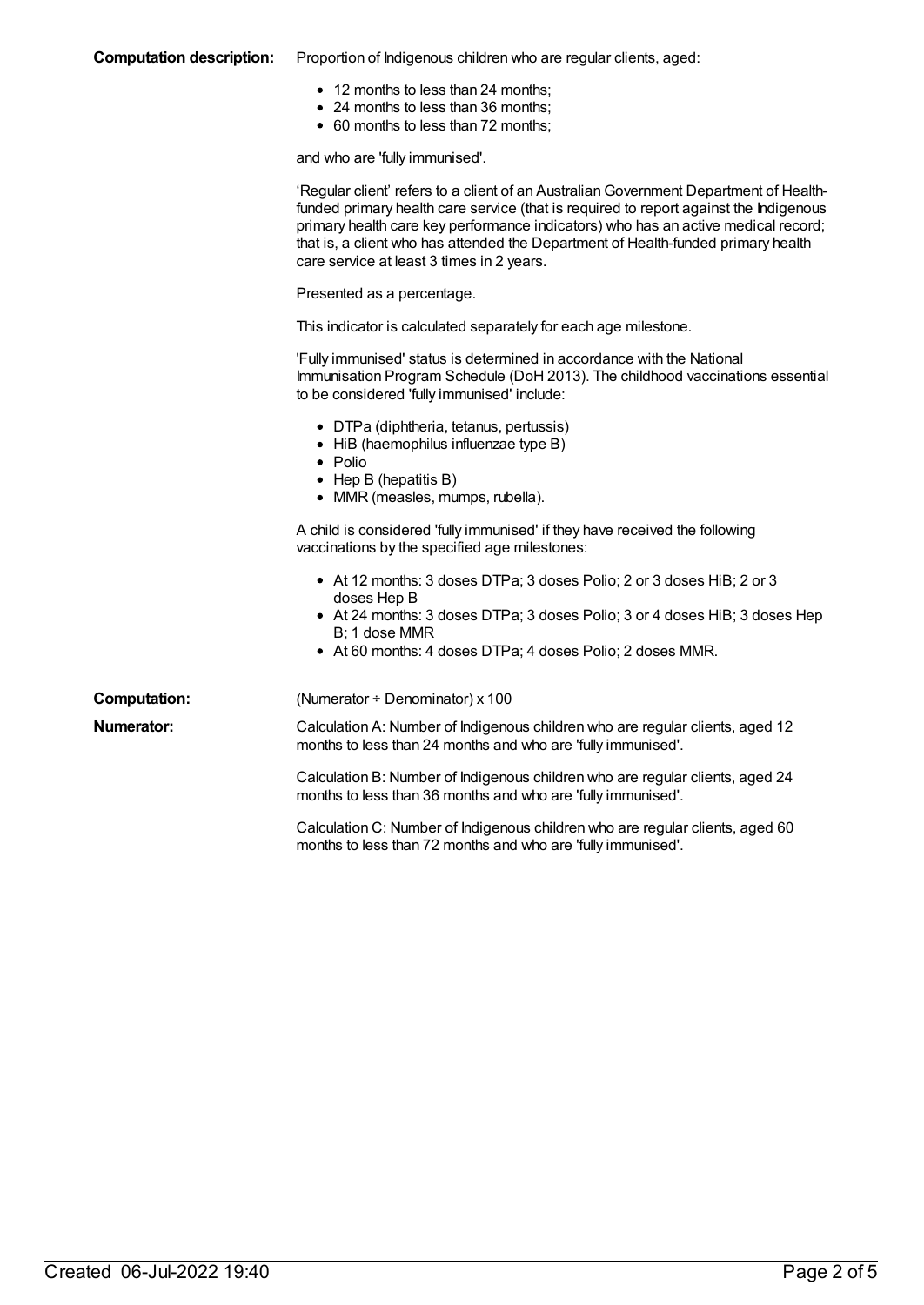[Person—age,](https://meteor.aihw.gov.au/content/303794) total years N[NN]

**Data Source**

[Indigenous](https://meteor.aihw.gov.au/content/430643) primary health care data collection

**NMDS / DSS**

[Indigenous](https://meteor.aihw.gov.au/content/686603) primary health care NBEDS 2017–18

#### **Data Element / Data Set**

[Child—fully](https://meteor.aihw.gov.au/content/457664) immunised recorded indicator, yes/no code N

**Data Source**

[Indigenous](https://meteor.aihw.gov.au/content/430643) primary health care data collection

**NMDS / DSS**

[Indigenous](https://meteor.aihw.gov.au/content/686603) primary health care NBEDS 2017–18

#### **Data Element / Data Set**

[Person—Indigenous](https://meteor.aihw.gov.au/content/602543) status, code N

**Data Source**

[Indigenous](https://meteor.aihw.gov.au/content/430643) primary health care data collection

**NMDS / DSS**

[Indigenous](https://meteor.aihw.gov.au/content/686603) primary health care NBEDS 2017–18

**Guide for use**

The implementation start date for this data element in the Indigenous primary health care NBEDS 2017-18 is 1 December 2017.

#### **Data Element / Data Set**

[Person—regular](https://meteor.aihw.gov.au/content/686291) client indicator, yes/no code N

**Data Source**

[Indigenous](https://meteor.aihw.gov.au/content/430643) primary health care data collection

**NMDS / DSS**

[Indigenous](https://meteor.aihw.gov.au/content/686603) primary health care NBEDS 2017–18

**Guide for use**

The implementation start date for this data element in the Indigenous primary health care NBEDS 2017-18 is 1 December 2017.

**Denominator:** Calculation A: Total number of Indigenous children who are regular clients and aged 12 months to less than 24 months.

> Calculation B: Total number of Indigenous children who are regular clients and aged 24 months to less than 36 months.

Calculation C: Total number of Indigenous children who are regular clients and aged 60 months to less than 72 months.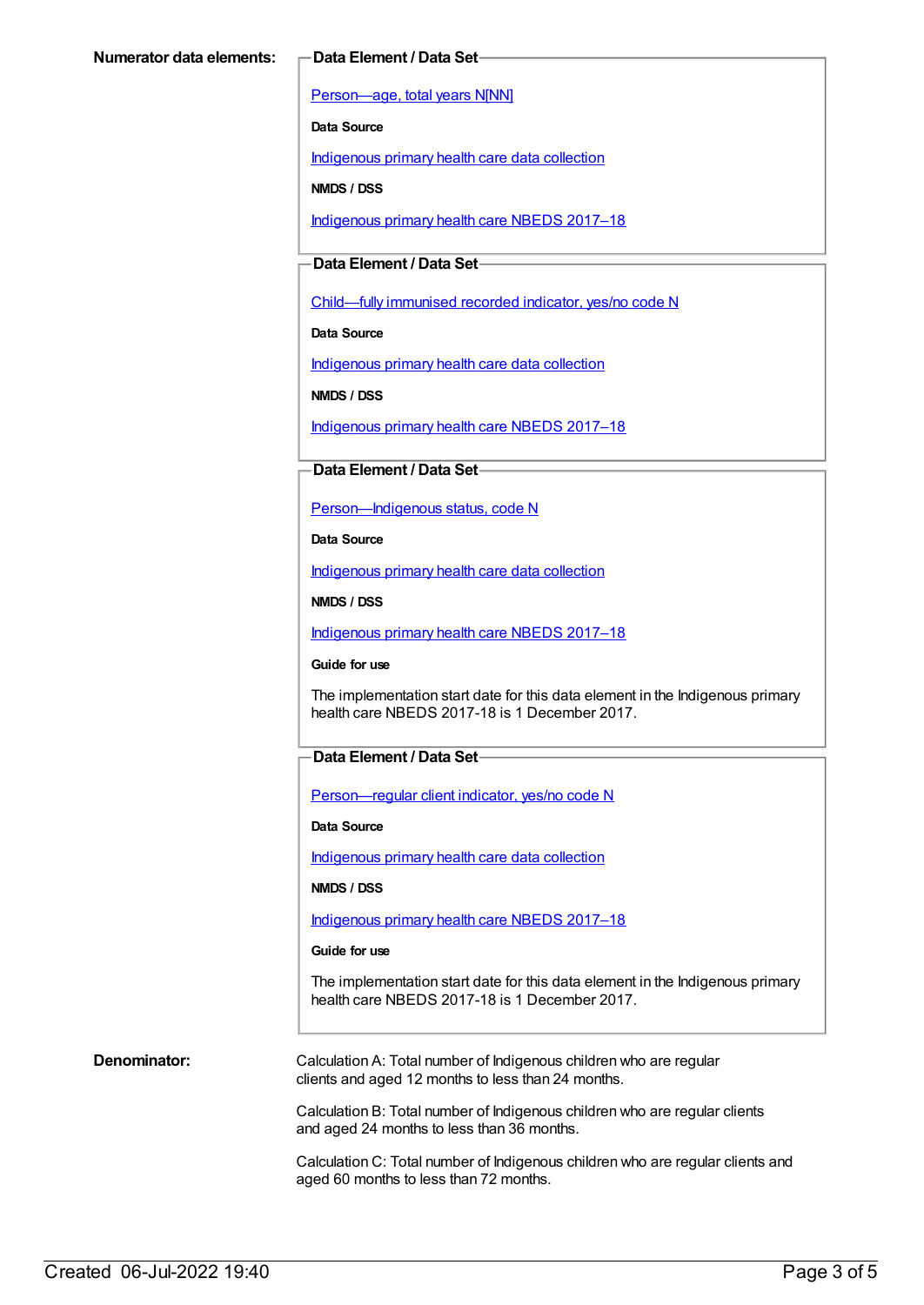#### **Denominator data elements:**

#### **Data Element / Data Set**

[Person—age,](https://meteor.aihw.gov.au/content/303794) total years N[NN]

**Data Source**

[Indigenous](https://meteor.aihw.gov.au/content/430643) primary health care data collection

**NMDS / DSS**

[Indigenous](https://meteor.aihw.gov.au/content/686603) primary health care NBEDS 2017–18

### **Data Element / Data Set**

Person-Indigenous status, code N

**Data Source**

[Indigenous](https://meteor.aihw.gov.au/content/430643) primary health care data collection

**NMDS / DSS**

[Indigenous](https://meteor.aihw.gov.au/content/686603) primary health care NBEDS 2017–18

**Guide for use**

The implementation start date for this data element in the Indigenous primary health care NBEDS 2017-18 is 1 December 2017.

#### **Data Element / Data Set**

Person-regular client indicator, yes/no code N

**Data Source**

[Indigenous](https://meteor.aihw.gov.au/content/430643) primary health care data collection

**NMDS / DSS**

[Indigenous](https://meteor.aihw.gov.au/content/686603) primary health care NBEDS 2017–18

#### **Guide for use**

The implementation start date for this data element in the Indigenous primary health care NBEDS 2017-18 is 1 December 2017.

## **Representational attributes**

| <b>Representation class:</b> | Percentage |
|------------------------------|------------|
| Data type:                   | Real       |
| Unit of measure:             | Person     |
| Format:                      | N[N].N     |

### **Indicator conceptual framework**

**Framework and dimensions:** [Effective/Appropriate/Efficient](https://meteor.aihw.gov.au/content/410681)

### **Data source attributes**